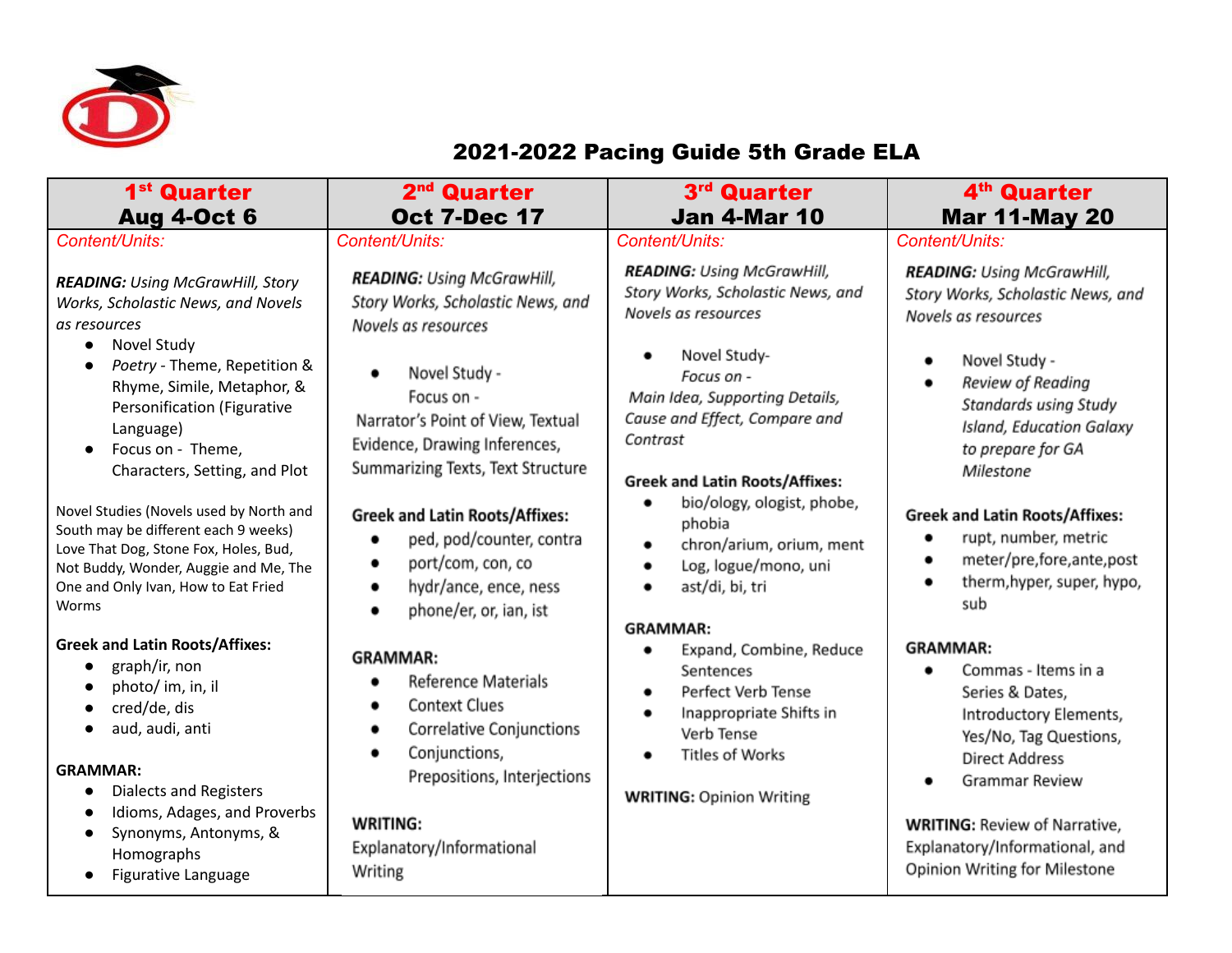| <b>WRITING: Narrative Response Writing</b>                                                                                                                                                        |                                                                                                                                                                                                                                                                                                                                    |                                                                                                                                                                                                                                                                                                                       |                                                                                                                                                                                                                                                                    |
|---------------------------------------------------------------------------------------------------------------------------------------------------------------------------------------------------|------------------------------------------------------------------------------------------------------------------------------------------------------------------------------------------------------------------------------------------------------------------------------------------------------------------------------------|-----------------------------------------------------------------------------------------------------------------------------------------------------------------------------------------------------------------------------------------------------------------------------------------------------------------------|--------------------------------------------------------------------------------------------------------------------------------------------------------------------------------------------------------------------------------------------------------------------|
| <b>Common Assessments:</b>                                                                                                                                                                        | <b>Common Assessments:</b>                                                                                                                                                                                                                                                                                                         | <b>Common Assessments:</b>                                                                                                                                                                                                                                                                                            | <b>Common Assessments:</b>                                                                                                                                                                                                                                         |
| DLR: Daily Language Review<br><b>GLR: Greek and Latin Roots</b><br>McGrawHill Cold Reads<br>StoryWorks Tests<br><b>Benchmark Test</b>                                                             | DLR: Daily Language Review<br><b>GLR: Greek and Latin Roots</b><br>McGrawHill Cold Reads<br>StoryWorks Tests<br><b>Benchmark Test</b>                                                                                                                                                                                              | DLR: Daily Language Review<br><b>GLR: Greek and Latin Roots</b><br>McGrawHill Cold Reads<br>StoryWorks Tests<br><b>Benchmark Test</b>                                                                                                                                                                                 | DLR: Daily Language Review<br><b>GLR: Greek and Latin Roots</b><br>McGrawHill Cold Reads<br>StoryWorks Tests<br><b>Benchmark Test</b>                                                                                                                              |
| <b>Georgia Standards of Excellence:</b><br>READING: ELAGSE5RL1,<br>ELAGSE5RL2, ELAGSE5RL3,<br>ELAGSE5RL4, ELAGSE5RL5<br>GRAMMAR: ELAGSE5L3,<br>ELAGSE5L5, ELAGSE5L6<br>WRITING: ELAGSE5W3 a,b,c,d | <b>Georgia Standards of Excellence:</b><br>READING: ELAGSE5RI4,<br>ELAGSE5RL5, ELAGSE5RL6<br>GRAMMAR: ELAGSE5L4,<br>ELAGSE5L1, ELAGSE5L6<br>WRITING: ELAGSE5W2 a,b,c,d, e                                                                                                                                                          | <b>Georgia Standards of Excellence:</b><br>READING: ELAGSE5RI2,<br>ELAGSE5RI4, ELAGSE5RI5,<br>ELAGSE5RI6<br>GRAMMAR: ELAGSE5L3,<br>ELAGSE5L1, ELAGSE5L2,<br>ELAGSE5L6<br>WRITING: ELAGSE5W1 a,b,c,d                                                                                                                   | <b>Georgia Standards of Excellence:</b><br>READING: ELAGSE5RL1,<br>ELAGSE5RL2, ELAGSE5RL3,<br>ELAGSE5RL4, ELAGSE5RL5<br>GRAMMAR: ELAGSE5L2,<br>ELAGSE5L6<br>WRITING: ELAGSE5W3 a,b,c,d                                                                             |
| <b>Important Notes:</b><br>First Day of School!<br>8/4/21<br><b>Progress Reports</b><br>9/2/21<br>9/6/21<br>Labor Day Holiday<br>10/6/21 End of $1st$ Quarter                                     | <b>Important Notes:</b><br>10/11/21 Columbus Day Holiday<br>10/14/21 1 <sup>st</sup> Quarter Report Cards<br>Parent/Teacher Conf.<br>10/15/21 Early Dismissal<br>Homecoming<br>11/9/21 Progress Reports<br>11/11/21 Veterans Day Holiday<br>11/19/21 Early Dismissal<br>11/22-26 Thanksgiving Holidays<br>12/17/21 Early Dismissal | <b>Important Notes:</b><br>1/3/22 Teacher Planning Day<br>1/6/22 2 <sup>nd</sup> Quarter Report Cards<br><b>Parent Teacher Conf</b><br>1/7/22 Early Dismissal<br>1/17/22 MLK, Jr. Holiday<br>2/3/22 Progress Reports<br>2/18/22 Teacher Planning Day<br>2/21/22 President's Day Holiday<br>3/10/22 End of 3rd Quarter | <b>Important Notes:</b><br>3/11/22 Teacher Planning Day<br>3/17/22 3rd Quarter Report Cards<br>Parent/Teacher Conf<br>3/18/22 Early Dismissal<br>4/1/22 Early Dismissal<br>4/4-8<br><b>Spring Break</b><br>4/21/22 Progress Reports<br>5/20/22 Last Day of School! |